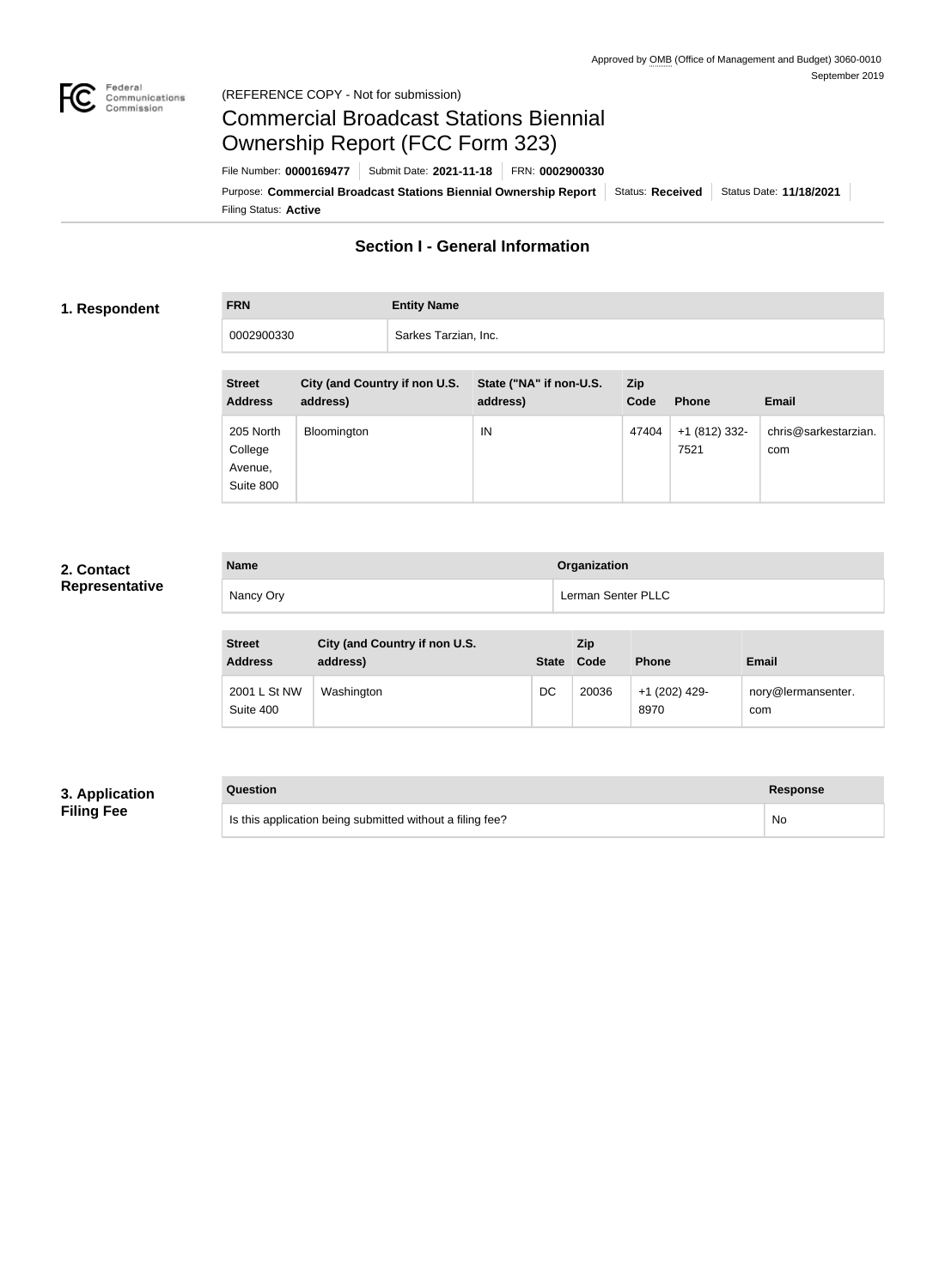| <b>Application Type</b> | <b>Form Number</b> | <b>Fee Code</b> | Quantity | <b>Fee Amount</b> | <b>Subtotal</b> |
|-------------------------|--------------------|-----------------|----------|-------------------|-----------------|
| <b>Biennial</b>         | Form 323           | <b>MAT</b>      | 2        | 85                | \$170.00        |
|                         |                    | <b>MAR</b>      | 5        | 85                | \$425.00        |
|                         |                    |                 |          | Total             | \$595.00        |

### **4. Nature of Respondent**

| (a) Provide the following information about the Respondent: |                        |  |
|-------------------------------------------------------------|------------------------|--|
| <b>Relationship to stations/permits</b>                     | Licensee               |  |
| <b>Nature of Respondent</b>                                 | For-profit corporation |  |

### **(b) Provide the following information about this report:**

| <b>Purpose</b> | Biennial                                                                                                                                                                               |
|----------------|----------------------------------------------------------------------------------------------------------------------------------------------------------------------------------------|
| "As of" date   | 10/01/2021                                                                                                                                                                             |
|                | When filing a biennial ownership report or validating<br>and resubmitting a prior biennial ownership report, this<br>date must be Oct. 1 of the year in which this report is<br>filed. |

### **5. Licensee(s) and Station(s)**

### **Respondent is filing this report to cover the following Licensee(s) and station(s):**

| <b>Licensee/Permittee Name</b> |                  |                    |            | <b>FRN</b>   |                |  |
|--------------------------------|------------------|--------------------|------------|--------------|----------------|--|
| Sarkes Tarzian, Inc.           |                  |                    | 0002900330 |              |                |  |
|                                |                  |                    |            |              |                |  |
| Fac. ID No.                    | <b>Call Sign</b> | <b>City</b>        |            | <b>State</b> | <b>Service</b> |  |
| 8080                           | <b>WGBJ</b>      | <b>AUBURN</b>      |            | IN           | FM             |  |
| 59131                          | <b>WGCL</b>      | <b>BLOOMINGTON</b> |            | IN           | AM             |  |
| 59132                          | <b>WAJI</b>      | <b>FORT WAYNE</b>  |            | IN           | <b>FM</b>      |  |
| 59134                          | <b>WLDE</b>      | <b>FORT WAYNE</b>  |            | IN           | <b>FM</b>      |  |
| 59137                          | <b>WRCB</b>      | <b>CHATTANOOGA</b> |            | <b>TN</b>    | <b>DTV</b>     |  |
| 59139                          | <b>KTVN</b>      | <b>RENO</b>        |            | <b>NV</b>    | <b>DTV</b>     |  |
| 59141                          | <b>WTTS</b>      | <b>TRAFALGAR</b>   |            | IN           | <b>FM</b>      |  |

## **Section II – Biennial Ownership Information**

**1. 47 C.F.R. Section 73.3613 and Other Documents**

Licensee Respondents that hold authorizations for one or more full power television, AM, and/or FM stations should list all contracts and other instruments set forth in 47 C.F.R. Section 73.3613(a) through (c) for the facility or facilities listed on this report. In addition, attributable Local Marketing Agreements (LMAs) and attributable Joint Sales Agreements (JSAs) must be disclosed by the licensee of the brokering station on its ownership report. If the agreement is an attributable LMA, an attributable JSA, or a network affiliation agreement, check the appropriate box. Otherwise, select "Other." Non-Licensee Respondents, as well as Licensee Respondents that only hold authorizations for Class A television and/or low power television stations, should select "Not Applicable" in response to this question.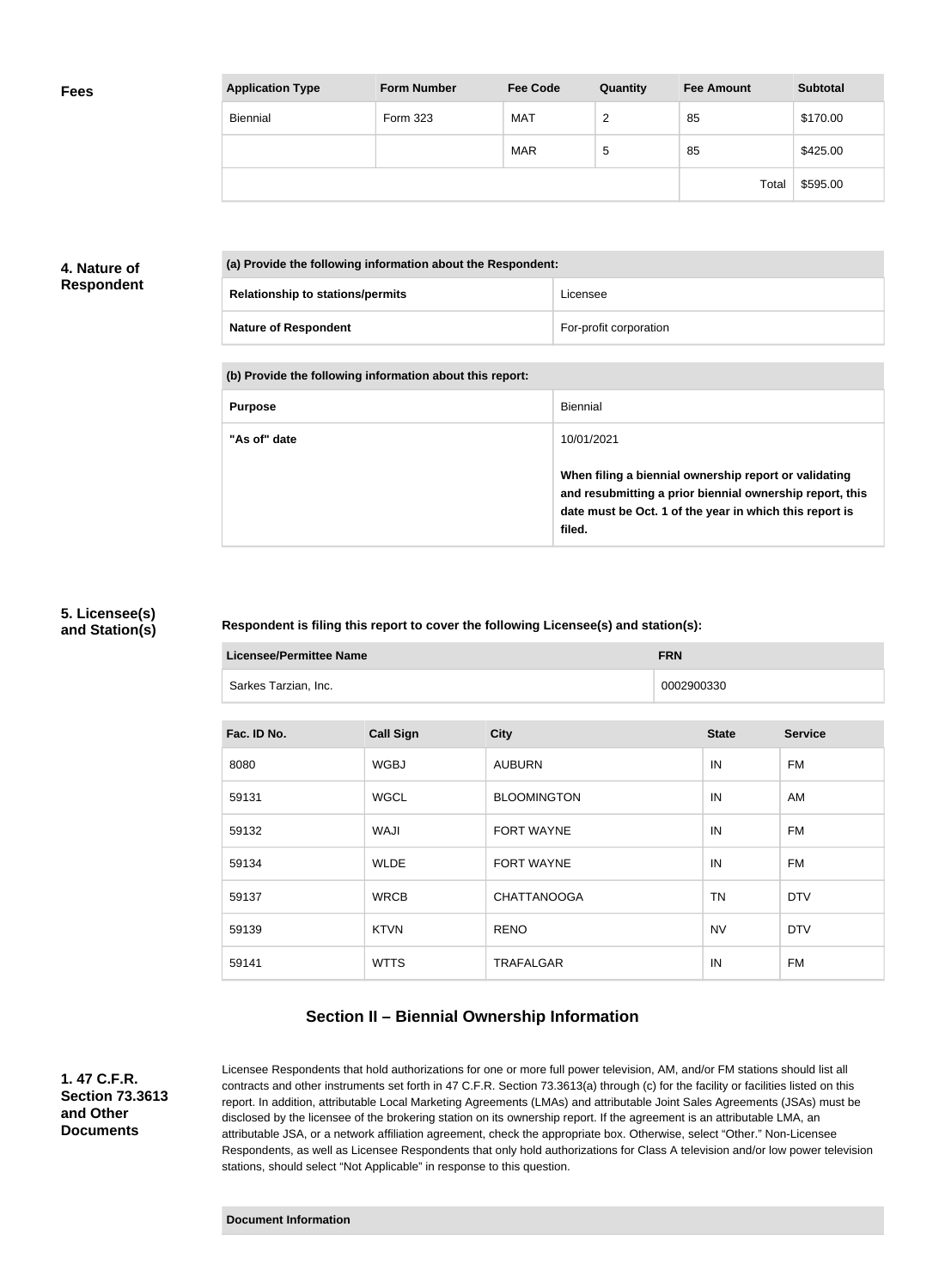| Description of contract or instrument           | Amended and Restated Articles of Incorporation     |
|-------------------------------------------------|----------------------------------------------------|
| Parties to contract or instrument               | N/A                                                |
| Date of execution                               | 11/2015                                            |
| Date of expiration                              | No expiration date                                 |
| <b>Agreement type</b><br>(check all that apply) | Other<br><b>Agreement Type: Corporate Document</b> |

### **Document Information**

| Description of contract or instrument           | Amended and Restated Bylaws                                 |
|-------------------------------------------------|-------------------------------------------------------------|
| Parties to contract or instrument               | N/A                                                         |
| Date of execution                               | 09/2020                                                     |
| Date of expiration                              | No expiration date                                          |
| <b>Agreement type</b><br>(check all that apply) | Other<br><b>Agreement Type: Amended and Restated Bylaws</b> |

### **Document Information**

| Description of contract or instrument           | NBC Affiliation Agreement (WRCB) |
|-------------------------------------------------|----------------------------------|
| Parties to contract or instrument               | <b>NBC Television Network</b>    |
| Date of execution                               | 01/2021                          |
| Date of expiration                              | 12/2023                          |
| <b>Agreement type</b><br>(check all that apply) | Network Affiliation Agreement    |

### **Document Information**

| Description of contract or instrument           | NBC News Channel Participation Agreement (WRCB) |
|-------------------------------------------------|-------------------------------------------------|
| Parties to contract or instrument               | NBC News Channel, Inc.                          |
| Date of execution                               | 01/2019                                         |
| Date of expiration                              | 12/2023                                         |
| <b>Agreement type</b><br>(check all that apply) | Network Affiliation Agreement                   |

### **Document Information**

| Description of contract or instrument           | <b>CBS Affiliation Agreement (KTVN)</b> |
|-------------------------------------------------|-----------------------------------------|
| Parties to contract or instrument               | <b>CBS Television Network, Inc.</b>     |
| Date of execution                               | 04/2021                                 |
| Date of expiration                              | 03/2024                                 |
| <b>Agreement type</b><br>(check all that apply) | <b>Network Affiliation Agreement</b>    |

### **Document Information**

| Description of contract or instrument | ION Media Networks Affiliation Agreement Binding Term |  |
|---------------------------------------|-------------------------------------------------------|--|
|                                       | Sheet (KTVN and WRCB)                                 |  |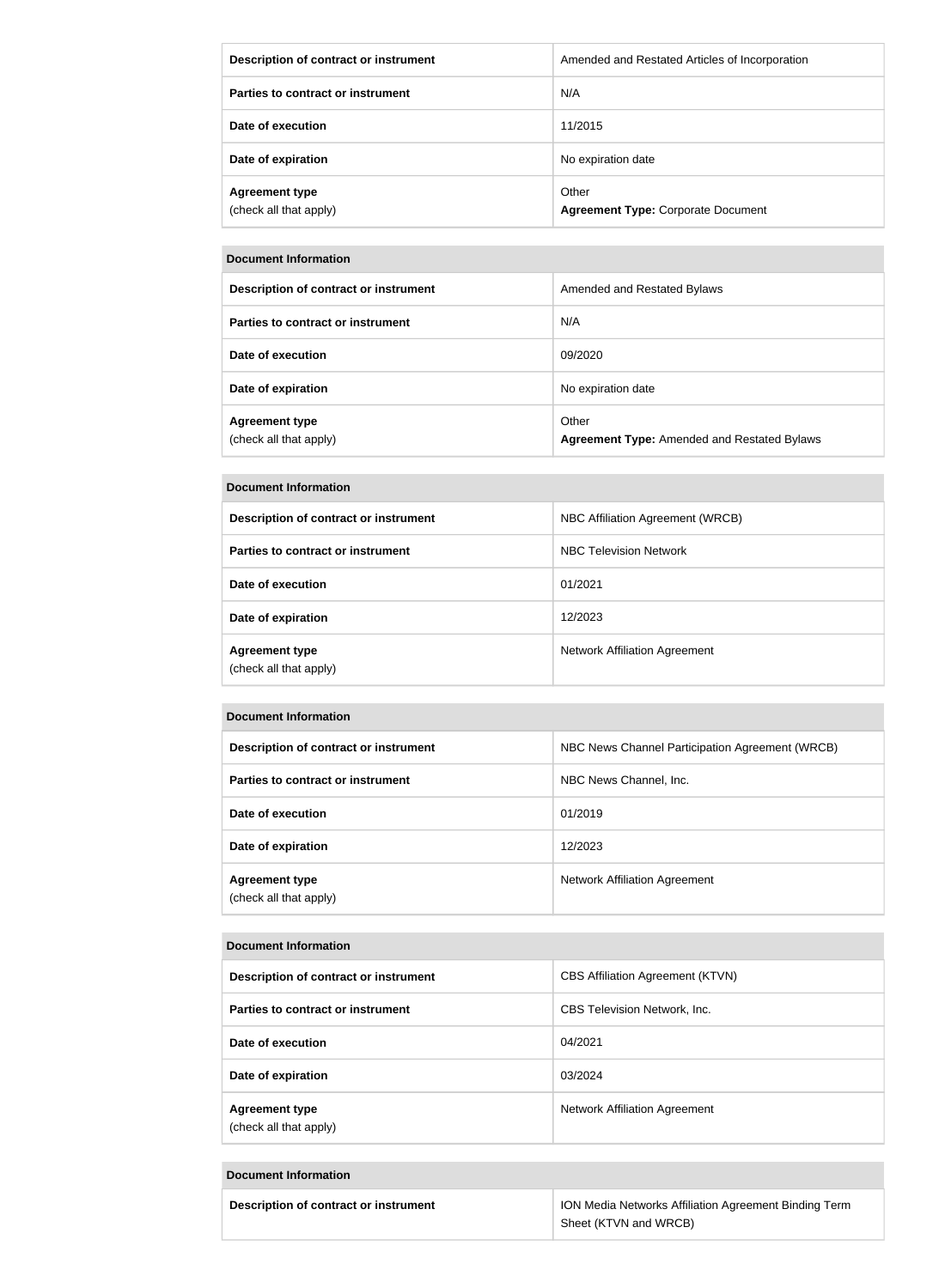| Parties to contract or instrument               | ION Media Networks Distribution, Inc. |
|-------------------------------------------------|---------------------------------------|
| Date of execution                               | 05/2021                               |
| Date of expiration                              | 12/2026                               |
| <b>Agreement type</b><br>(check all that apply) | <b>Network Affiliation Agreement</b>  |

#### **Document Information**

| Description of contract or instrument           | ST Stock Trust Dated October 23, 2019 |
|-------------------------------------------------|---------------------------------------|
| Parties to contract or instrument               | ST Stock Trust and Thomas Tarzian     |
| Date of execution                               | 10/2019                               |
| Date of expiration                              | No expiration date                    |
| <b>Agreement type</b><br>(check all that apply) | Other<br><b>Agreement Type: Trust</b> |

# **Document Information Description of contract or instrument** DABL Affiliation Agreement (WRCB) **Parties to contract or instrument** DABLE Network, LLC **Date of execution** 02/2020 **Date of expiration** 04/2023 **Agreement type** (check all that apply) Network Affiliation Agreement

### **Document Information**

| Description of contract or instrument           | <b>DEFY Affiliation Agreement (KTVN)</b> |
|-------------------------------------------------|------------------------------------------|
| Parties to contract or instrument               | ION Media Networks, Inc.                 |
| Date of execution                               | 05/2021                                  |
| Date of expiration                              | 12/2026                                  |
| <b>Agreement type</b><br>(check all that apply) | Network Affiliation Agreement            |

#### **Document Information**

| Description of contract or instrument           | Truereal Affiliation Agreement (KTVN and WRCB) |
|-------------------------------------------------|------------------------------------------------|
| Parties to contract or instrument               | ION Media Networks, Inc.                       |
| Date of execution                               | 05/2021                                        |
| Date of expiration                              | 12/2026                                        |
| <b>Agreement type</b><br>(check all that apply) | <b>Network Affiliation Agreement</b>           |

### **Document Information**

| Description of contract or instrument    | NEWSY Affiliation Agreement (KTVN and WRCB) |
|------------------------------------------|---------------------------------------------|
| <b>Parties to contract or instrument</b> | Media Convergence Group, Inc.               |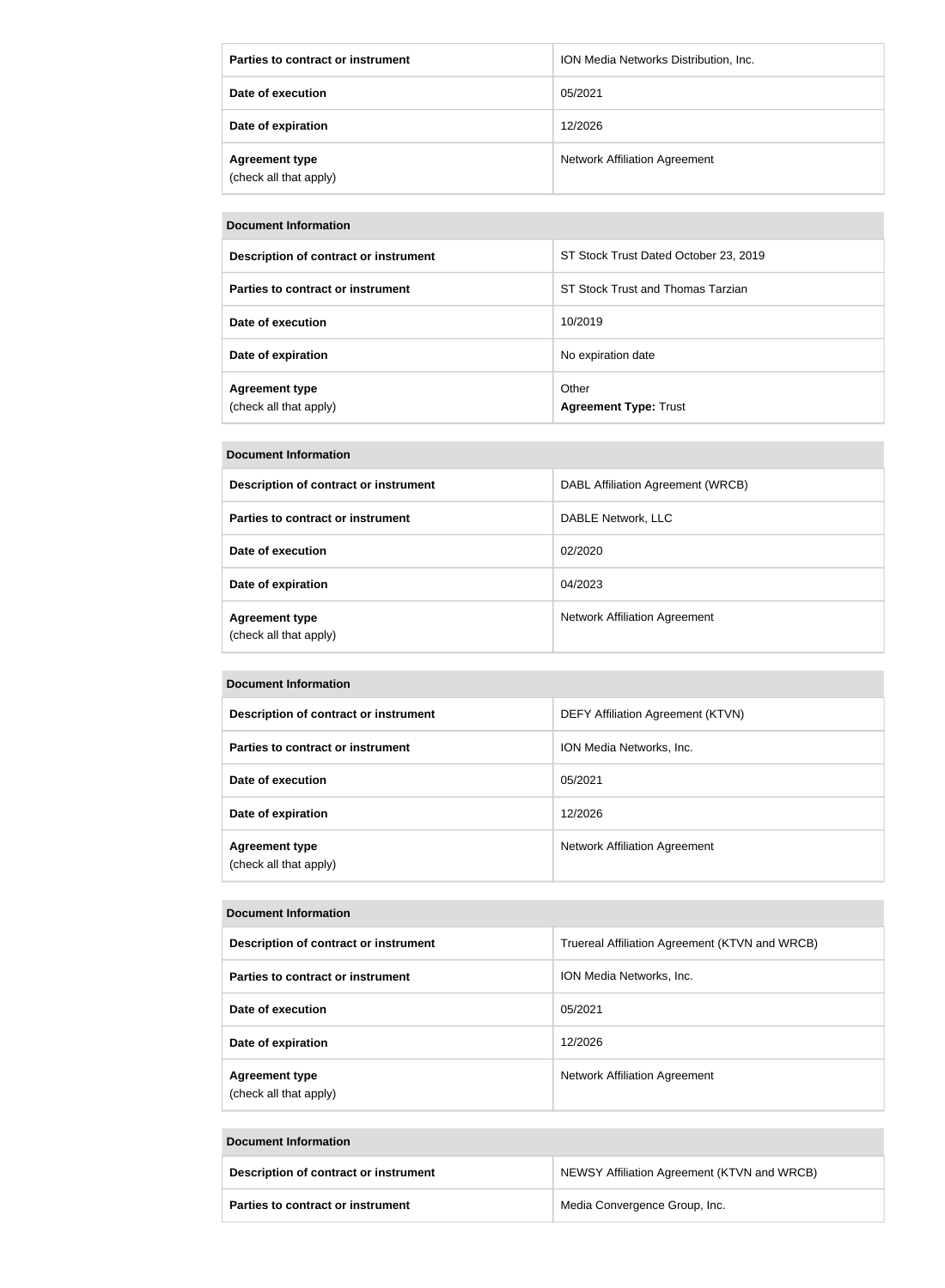| Date of execution                               | 05/2021                              |
|-------------------------------------------------|--------------------------------------|
| Date of expiration                              | 12/2026                              |
| <b>Agreement type</b><br>(check all that apply) | <b>Network Affiliation Agreement</b> |

### **2. Ownership Interests**

**(a)** Ownership Interests. This Question requires Respondents to enter detailed information about ownership interests by generating a series of subforms. Answer each question on each subform. The first subform listing should be for the Respondent itself. If the Respondent is not a natural person, also list each of the officers, directors, stockholders, non-insulated partners, non-insulated members, and any other persons or entities with a direct attributable interest in the Respondent pursuant to the standards set forth in 47 C.F.R. Section 73.3555. (A "direct" interest is one that is not held through any intervening companies or entities.) List each interest holder with a direct attributable interest in the Respondent separately.

Leave the percentage of total assets (Equity Debt Plus) field blank for an interest holder unless that interest holder has an attributable interest in the Respondent solely on the basis of the Commission's Equity Debt Plus attribution standard, 47 C.F.R. Section 73.3555, Note 2(i).

In the case of vertical or indirect ownership structures, list only those interests in the Respondent that also represent an attributable interest in the Licensee(s) for which the report is being submitted.

Entities that are part of an organizational structure that includes holding companies or other forms of indirect ownership must file separate ownership reports. In such a structure do not report, or file a separate report for, any interest holder that does not have an attributable interest in the Licensee(s) for which the report is being submitted.

Please see the Instructions for further detail concerning interests that must be reported in response to this question.

The Respondent must provide an FCC Registration Number for each interest holder reported in response to this question. Please see the Instructions for detailed information and guidance concerning this requirement.

| <b>FRN</b>                                                                    | 0002900330                                              |                                     |                            |  |
|-------------------------------------------------------------------------------|---------------------------------------------------------|-------------------------------------|----------------------------|--|
| <b>Entity Name</b>                                                            | Sarkes Tarzian, Inc.                                    |                                     |                            |  |
| <b>Address</b>                                                                | PO Box                                                  |                                     |                            |  |
|                                                                               | <b>Street 1</b>                                         | 205 North College Avenue, Suite 800 |                            |  |
|                                                                               | <b>Street 2</b>                                         |                                     |                            |  |
|                                                                               | <b>City</b>                                             | Bloomington                         |                            |  |
|                                                                               | State ("NA" if non-U.S.<br>address)                     | IN                                  |                            |  |
|                                                                               | <b>Zip/Postal Code</b>                                  | 47404                               |                            |  |
|                                                                               | Country (if non-U.S.<br>address)                        | <b>United States</b>                |                            |  |
| <b>Listing Type</b>                                                           | Respondent                                              |                                     |                            |  |
| <b>Positional Interests</b><br>(check all that apply)                         | Respondent                                              |                                     |                            |  |
| <b>Tribal Nation or Tribal</b><br><b>Entity</b>                               | Interest holder is not a Tribal nation or Tribal entity |                                     |                            |  |
| <b>Interest Percentages</b><br>(enter percentage values<br>from 0.0 to 100.0) | Voting                                                  | 0.0%                                | <b>Jointly Held?</b><br>No |  |
|                                                                               | <b>Equity</b>                                           | 0.0%                                |                            |  |
|                                                                               | <b>Total assets (Equity Debt</b><br>Plus)               | 0.0%                                |                            |  |

## **Ownership Information**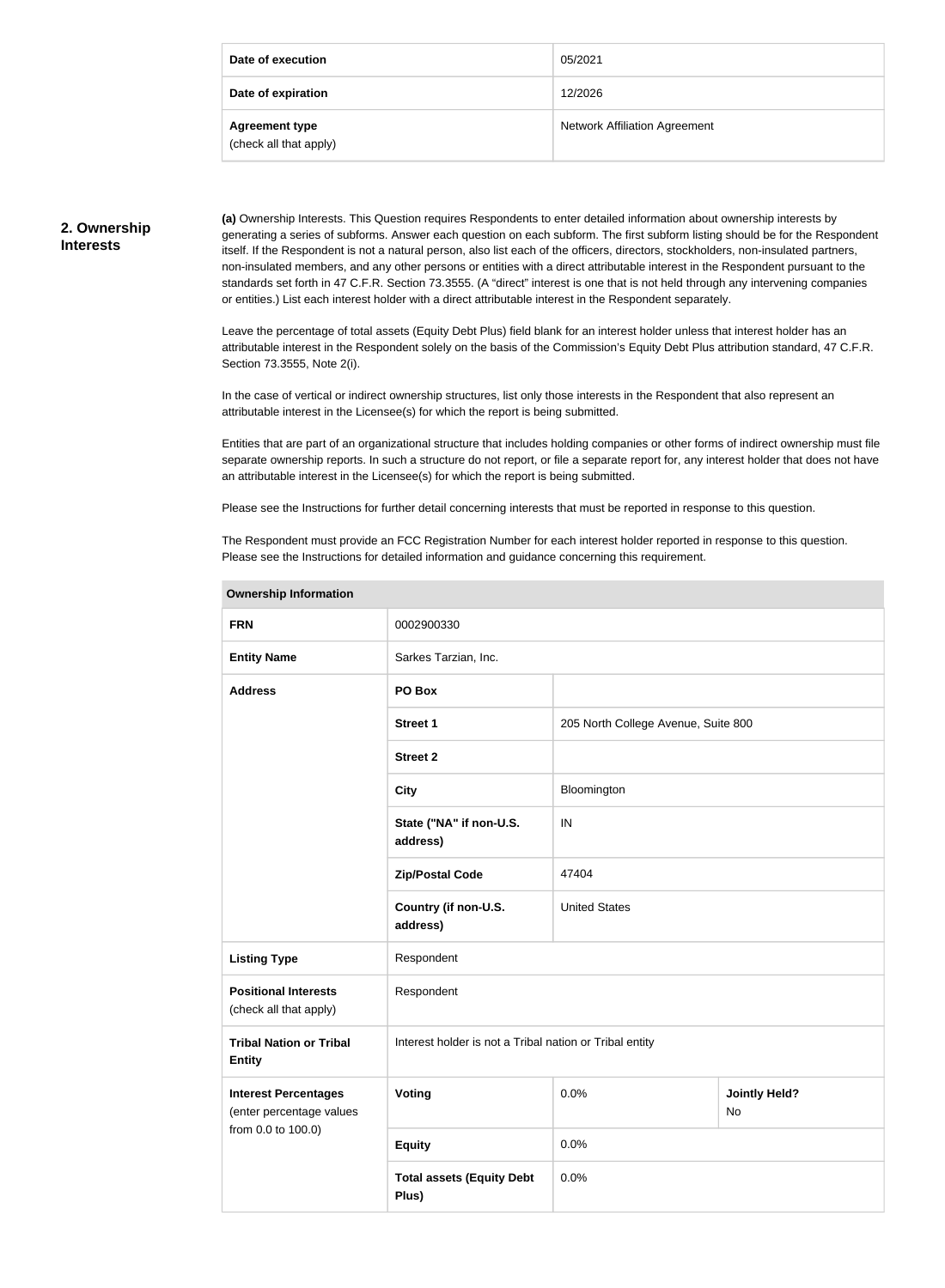No

| <b>Ownership Information</b>                                                                                                     |                                           |                          |                            |  |
|----------------------------------------------------------------------------------------------------------------------------------|-------------------------------------------|--------------------------|----------------------------|--|
|                                                                                                                                  |                                           |                          |                            |  |
| <b>FRN</b>                                                                                                                       | 0019285782                                |                          |                            |  |
| <b>Name</b>                                                                                                                      | <b>THOMAS TARZIAN</b>                     |                          |                            |  |
| <b>Address</b>                                                                                                                   | PO Box                                    |                          |                            |  |
|                                                                                                                                  | <b>Street 1</b>                           | 205 North College Avenue |                            |  |
|                                                                                                                                  | <b>Street 2</b>                           | Suite 800                |                            |  |
|                                                                                                                                  | <b>City</b>                               | Bloomington              |                            |  |
|                                                                                                                                  | State ("NA" if non-U.S.<br>address)       | $\sf IN$                 |                            |  |
|                                                                                                                                  | <b>Zip/Postal Code</b>                    | 47404                    |                            |  |
|                                                                                                                                  | Country (if non-U.S.<br>address)          | <b>United States</b>     |                            |  |
| <b>Listing Type</b>                                                                                                              | Other Interest Holder                     |                          |                            |  |
| <b>Positional Interests</b><br>(check all that apply)                                                                            | Officer, Director, Other - Trustee        |                          |                            |  |
| Citizenship, Gender,                                                                                                             | <b>Citizenship</b>                        | US                       |                            |  |
| <b>Ethnicity, and Race</b><br><b>Information (Natural</b>                                                                        | Gender                                    | Male                     |                            |  |
| Persons Only)                                                                                                                    | <b>Ethnicity</b>                          | Not Hispanic or Latino   |                            |  |
|                                                                                                                                  | Race                                      | White                    |                            |  |
| <b>Interest Percentages</b><br>(enter percentage values<br>from 0.0 to 100.0)                                                    | <b>Voting</b>                             | 0.0%                     | <b>Jointly Held?</b><br>No |  |
|                                                                                                                                  | <b>Equity</b>                             | 0.0%                     |                            |  |
|                                                                                                                                  | <b>Total assets (Equity Debt</b><br>Plus) | 0.0%                     |                            |  |
| Does interest holder have an attributable interest in one or more broadcast stations<br>No<br>that do not appear on this report? |                                           |                          |                            |  |

| <b>FRN</b>     | 0019285766                          |                    |
|----------------|-------------------------------------|--------------------|
| <b>Name</b>    | Thomas R. Tolar, Jr.                |                    |
| <b>Address</b> | PO Box                              |                    |
|                | <b>Street 1</b>                     | 900 Whitehall Road |
|                | <b>Street 2</b>                     |                    |
|                | <b>City</b>                         | Chattanooga        |
|                | State ("NA" if non-U.S.<br>address) | <b>TN</b>          |
|                | <b>Zip/Postal Code</b>              | 37405              |
|                |                                     |                    |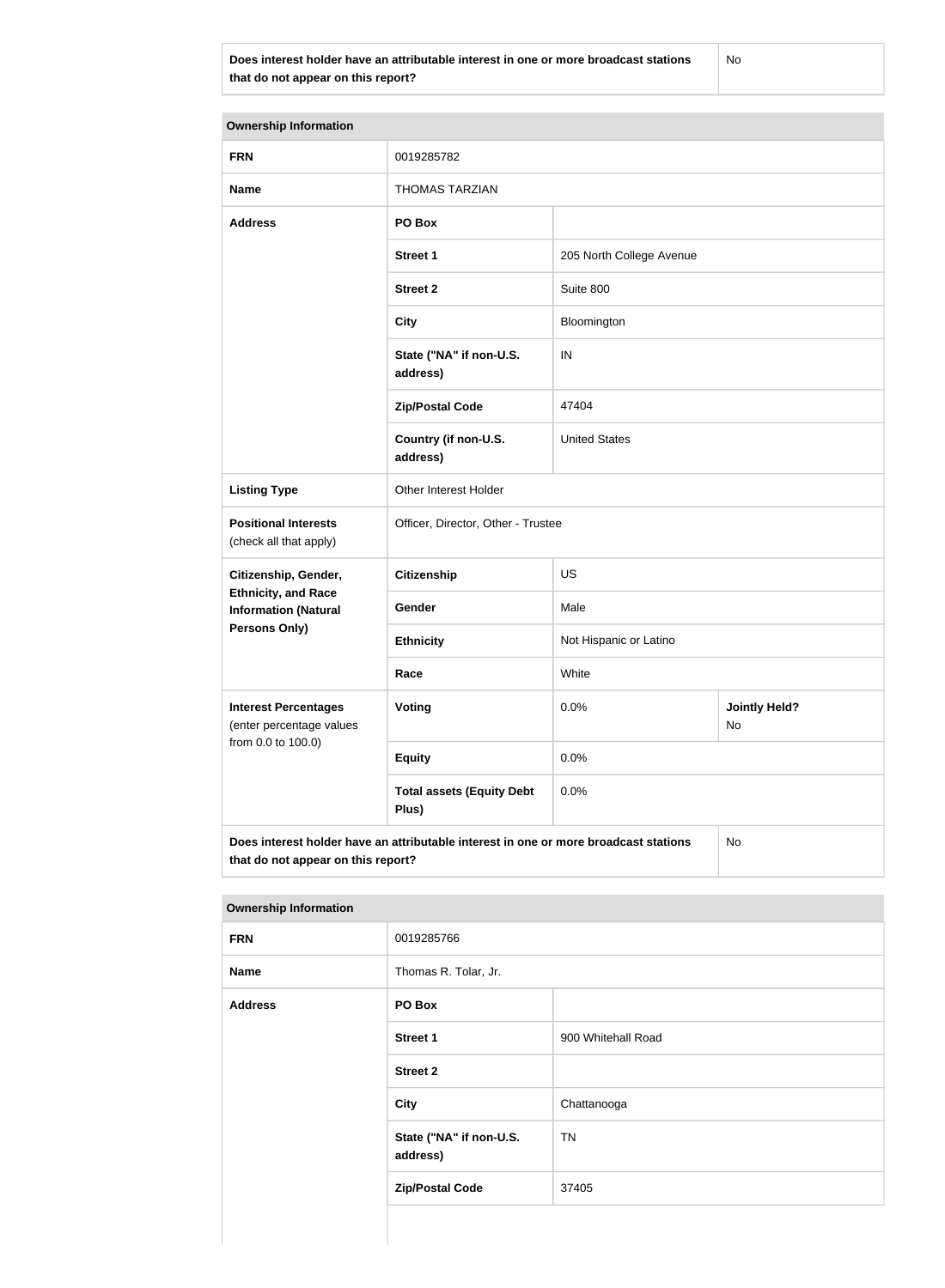|                                                                                                           | Country (if non-U.S.<br>address)          | <b>United States</b>   |                                   |
|-----------------------------------------------------------------------------------------------------------|-------------------------------------------|------------------------|-----------------------------------|
| <b>Listing Type</b>                                                                                       | <b>Other Interest Holder</b>              |                        |                                   |
| <b>Positional Interests</b><br>(check all that apply)                                                     | Officer, Director, Stockholder            |                        |                                   |
| Citizenship, Gender,<br><b>Ethnicity, and Race</b><br><b>Information (Natural</b><br><b>Persons Only)</b> | <b>Citizenship</b>                        | <b>US</b>              |                                   |
|                                                                                                           | Gender                                    | Male                   |                                   |
|                                                                                                           | <b>Ethnicity</b>                          | Not Hispanic or Latino |                                   |
|                                                                                                           | Race                                      | White                  |                                   |
| <b>Interest Percentages</b><br>(enter percentage values                                                   | <b>Voting</b>                             | 1.0%                   | <b>Jointly Held?</b><br><b>No</b> |
| from 0.0 to 100.0)                                                                                        | <b>Equity</b>                             | 2.0%                   |                                   |
|                                                                                                           | <b>Total assets (Equity Debt</b><br>Plus) | 2.0%                   |                                   |
| Does interest holder have an attributable interest in one or more broadcast stations                      |                                           |                        | <b>No</b>                         |

| <b>FRN</b>                                                | 0019286202                                |                          |                            |
|-----------------------------------------------------------|-------------------------------------------|--------------------------|----------------------------|
| <b>Name</b>                                               | RALPH G. VARGO                            |                          |                            |
| <b>Address</b>                                            | PO Box                                    |                          |                            |
|                                                           | <b>Street 1</b>                           | 205 North College Avenue |                            |
|                                                           | <b>Street 2</b>                           | Suite 800                |                            |
|                                                           | <b>City</b>                               | Bloomington              |                            |
|                                                           | State ("NA" if non-U.S.<br>address)       | IN                       |                            |
|                                                           | <b>Zip/Postal Code</b>                    | 47404                    |                            |
|                                                           | Country (if non-U.S.<br>address)          | <b>United States</b>     |                            |
| <b>Listing Type</b>                                       | Other Interest Holder                     |                          |                            |
| <b>Positional Interests</b><br>(check all that apply)     | Director, Stockholder                     |                          |                            |
| Citizenship, Gender,                                      | <b>Citizenship</b>                        | <b>US</b>                |                            |
| <b>Ethnicity, and Race</b><br><b>Information (Natural</b> | Gender                                    | Male                     |                            |
| <b>Persons Only)</b>                                      | <b>Ethnicity</b>                          | Not Hispanic or Latino   |                            |
|                                                           | Race                                      | White                    |                            |
| <b>Interest Percentages</b><br>(enter percentage values   | Voting                                    | 1.0%                     | <b>Jointly Held?</b><br>No |
| from 0.0 to 100.0)                                        | <b>Equity</b>                             | 2.0%                     |                            |
|                                                           | <b>Total assets (Equity Debt</b><br>Plus) | 2.0%                     |                            |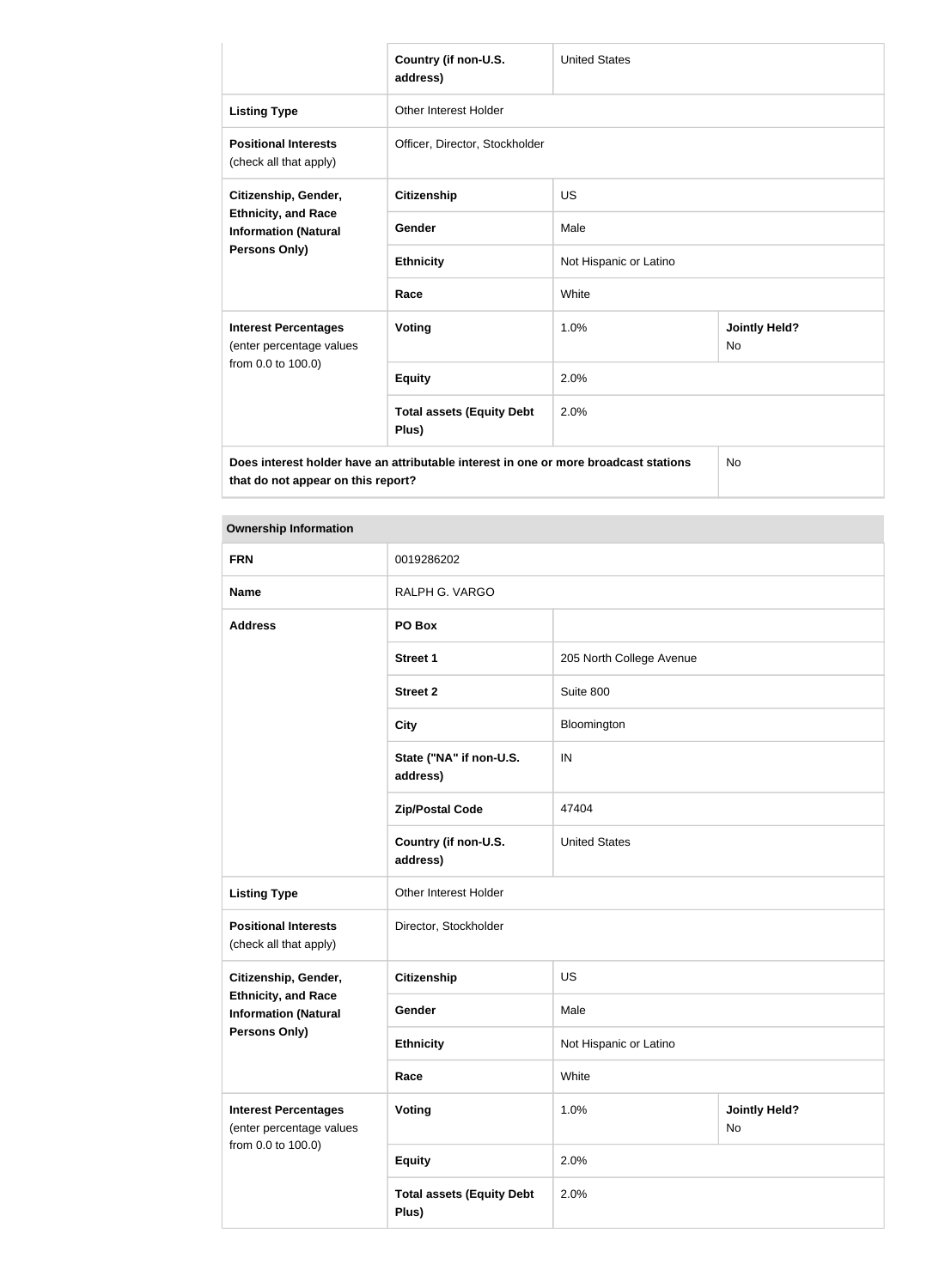No

| <b>Ownership Information</b>                                                               |                                           |                          |                            |
|--------------------------------------------------------------------------------------------|-------------------------------------------|--------------------------|----------------------------|
| <b>FRN</b>                                                                                 | 0019282268                                |                          |                            |
| <b>Name</b>                                                                                | ROBERT W. DAVIS, II.                      |                          |                            |
| <b>Address</b>                                                                             | PO Box                                    |                          |                            |
|                                                                                            | <b>Street 1</b>                           | 205 North College Avenue |                            |
|                                                                                            | <b>Street 2</b>                           | Suite 800                |                            |
|                                                                                            | <b>City</b>                               | Bloomington              |                            |
|                                                                                            | State ("NA" if non-U.S.<br>address)       | IN                       |                            |
|                                                                                            | <b>Zip/Postal Code</b>                    | 47404                    |                            |
|                                                                                            | Country (if non-U.S.<br>address)          | <b>United States</b>     |                            |
| <b>Listing Type</b>                                                                        | Other Interest Holder                     |                          |                            |
| <b>Positional Interests</b><br>(check all that apply)                                      | Director, Stockholder                     |                          |                            |
| Citizenship, Gender,                                                                       | <b>Citizenship</b>                        | <b>US</b>                |                            |
| <b>Ethnicity, and Race</b><br><b>Information (Natural</b>                                  | Gender                                    | Male                     |                            |
| <b>Persons Only)</b>                                                                       | <b>Ethnicity</b>                          | Not Hispanic or Latino   |                            |
|                                                                                            | Race                                      | White                    |                            |
| <b>Interest Percentages</b><br>(enter percentage values                                    | Voting                                    | 1.0%                     | <b>Jointly Held?</b><br>No |
| from 0.0 to 100.0)                                                                         | <b>Equity</b>                             | 2.0%                     |                            |
|                                                                                            | <b>Total assets (Equity Debt</b><br>Plus) | 2.0%                     |                            |
| Does interest holder have an attributable interest in one or more broadcast stations<br>No |                                           |                          |                            |

### **Ownership Information**

| the contract of the contract of the contract of the contract of the contract of the contract of the contract of |                                     |                      |  |
|-----------------------------------------------------------------------------------------------------------------|-------------------------------------|----------------------|--|
| <b>FRN</b>                                                                                                      | 0019288000                          |                      |  |
| <b>Name</b>                                                                                                     | Valerie e. Carney                   |                      |  |
| <b>Address</b>                                                                                                  | PO Box                              |                      |  |
|                                                                                                                 | <b>Street 1</b>                     | 311 East 72nd Street |  |
|                                                                                                                 | <b>Street 2</b>                     | Suite 5G             |  |
|                                                                                                                 | <b>City</b>                         | New York             |  |
|                                                                                                                 | State ("NA" if non-U.S.<br>address) | <b>NY</b>            |  |
|                                                                                                                 | <b>Zip/Postal Code</b>              | 10021                |  |
|                                                                                                                 |                                     |                      |  |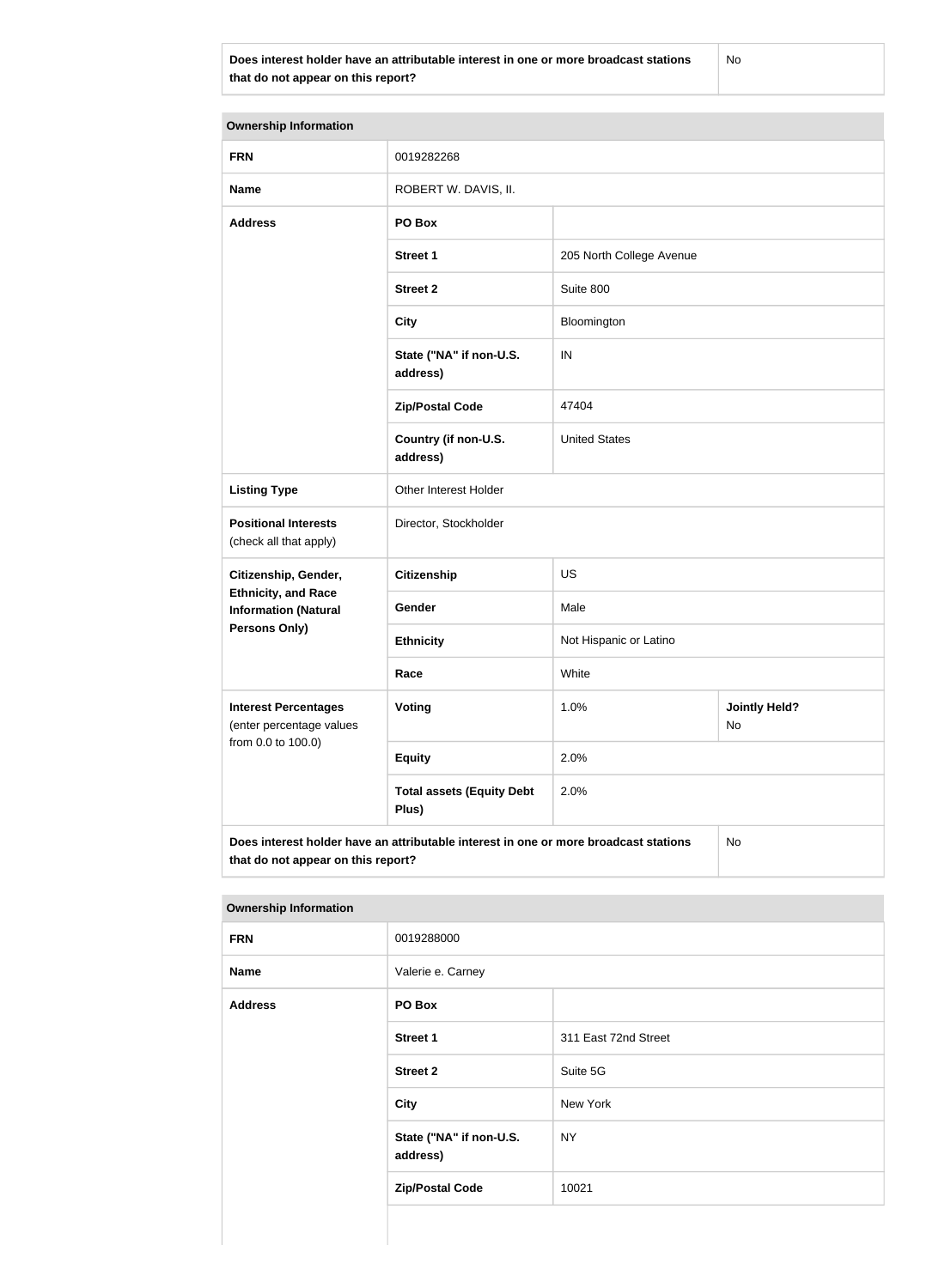|                                                                                                    | Country (if non-U.S.<br>address)          | <b>United States</b>   |                            |
|----------------------------------------------------------------------------------------------------|-------------------------------------------|------------------------|----------------------------|
| <b>Listing Type</b>                                                                                | Other Interest Holder                     |                        |                            |
| <b>Positional Interests</b><br>(check all that apply)                                              | Officer, Director, Stockholder            |                        |                            |
| Citizenship, Gender,<br><b>Ethnicity, and Race</b><br><b>Information (Natural</b><br>Persons Only) | Citizenship                               | <b>US</b>              |                            |
|                                                                                                    | Gender                                    | Female                 |                            |
|                                                                                                    | <b>Ethnicity</b>                          | Not Hispanic or Latino |                            |
|                                                                                                    | Race                                      | White                  |                            |
| <b>Interest Percentages</b><br>(enter percentage values                                            | <b>Voting</b>                             | 1.0%                   | <b>Jointly Held?</b><br>No |
| from 0.0 to 100.0)                                                                                 | <b>Equity</b>                             | 2.0%                   |                            |
|                                                                                                    | <b>Total assets (Equity Debt</b><br>Plus) | 2.0%                   |                            |
| Does interest holder have an attributable interest in one or more broadcast stations               |                                           |                        | No                         |

| <b>FRN</b>                                                | 0019330281                                |                        |                            |
|-----------------------------------------------------------|-------------------------------------------|------------------------|----------------------------|
| <b>Name</b>                                               | <b>LEO THROWER</b>                        |                        |                            |
| <b>Address</b>                                            | PO Box                                    |                        |                            |
|                                                           | <b>Street 1</b>                           | 347 West Berry         |                            |
|                                                           | <b>Street 2</b>                           | Suite 600              |                            |
|                                                           | <b>City</b>                               | Fort Wayne             |                            |
|                                                           | State ("NA" if non-U.S.<br>address)       | IN                     |                            |
|                                                           | <b>Zip/Postal Code</b>                    | 46802                  |                            |
|                                                           | Country (if non-U.S.<br>address)          | <b>United States</b>   |                            |
| <b>Listing Type</b>                                       | Other Interest Holder                     |                        |                            |
| <b>Positional Interests</b><br>(check all that apply)     | Officer, Stockholder                      |                        |                            |
| Citizenship, Gender,                                      | <b>Citizenship</b>                        | US                     |                            |
| <b>Ethnicity, and Race</b><br><b>Information (Natural</b> | Gender                                    | Male                   |                            |
| <b>Persons Only)</b>                                      | <b>Ethnicity</b>                          | Not Hispanic or Latino |                            |
|                                                           | Race                                      | White                  |                            |
| <b>Interest Percentages</b><br>(enter percentage values   | <b>Voting</b>                             | 0.1%                   | <b>Jointly Held?</b><br>No |
| from 0.0 to 100.0)                                        | <b>Equity</b>                             | 0.0%                   |                            |
|                                                           | <b>Total assets (Equity Debt</b><br>Plus) | 0.3%                   |                            |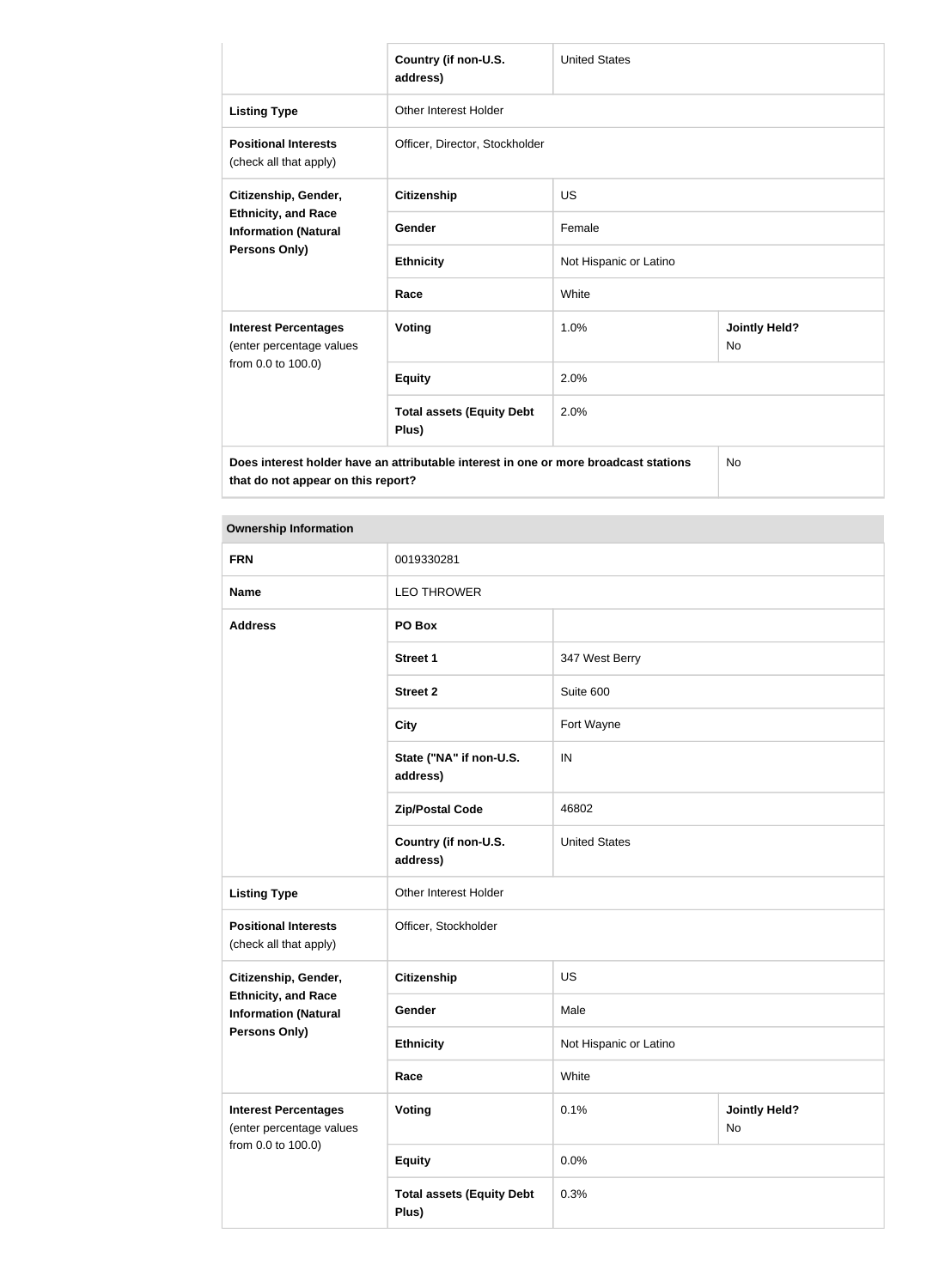No

| <b>Ownership Information</b>                                                               |                                           |                          |                            |
|--------------------------------------------------------------------------------------------|-------------------------------------------|--------------------------|----------------------------|
| <b>FRN</b>                                                                                 | 0019282847                                |                          |                            |
| <b>Name</b>                                                                                | Catherine E. Steele                       |                          |                            |
| <b>Address</b>                                                                             | PO Box                                    |                          |                            |
|                                                                                            | <b>Street 1</b>                           | 205 North College Avenue |                            |
|                                                                                            | <b>Street 2</b>                           | Suite 800                |                            |
|                                                                                            | <b>City</b>                               | Bloomington              |                            |
|                                                                                            | State ("NA" if non-U.S.<br>address)       | IN                       |                            |
|                                                                                            | <b>Zip/Postal Code</b>                    | 47404                    |                            |
|                                                                                            | Country (if non-U.S.<br>address)          | <b>United States</b>     |                            |
| <b>Listing Type</b>                                                                        | Other Interest Holder                     |                          |                            |
| <b>Positional Interests</b><br>(check all that apply)                                      | Director                                  |                          |                            |
| Citizenship, Gender,                                                                       | Citizenship                               | <b>US</b>                |                            |
| <b>Ethnicity, and Race</b><br><b>Information (Natural</b>                                  | Gender                                    | Female                   |                            |
| Persons Only)                                                                              | <b>Ethnicity</b>                          | Not Hispanic or Latino   |                            |
|                                                                                            | Race                                      | White                    |                            |
| <b>Interest Percentages</b><br>(enter percentage values                                    | Voting                                    | 0.0%                     | <b>Jointly Held?</b><br>No |
| from 0.0 to 100.0)                                                                         | <b>Equity</b>                             | 0.0%                     |                            |
|                                                                                            | <b>Total assets (Equity Debt</b><br>Plus) | 0.0%                     |                            |
| Does interest holder have an attributable interest in one or more broadcast stations<br>No |                                           |                          |                            |

| <b>Ownership Information</b> |                                     |                          |
|------------------------------|-------------------------------------|--------------------------|
| <b>FRN</b>                   | 0019283548                          |                          |
| <b>Name</b>                  | John W. Eyler                       |                          |
| <b>Address</b>               | PO Box                              |                          |
|                              | Street 1                            | 205 North College Avenue |
|                              | <b>Street 2</b>                     | Suite 800                |
|                              | <b>City</b>                         | Bloomington              |
|                              | State ("NA" if non-U.S.<br>address) | IN                       |
|                              | <b>Zip/Postal Code</b>              | 47404                    |
|                              |                                     |                          |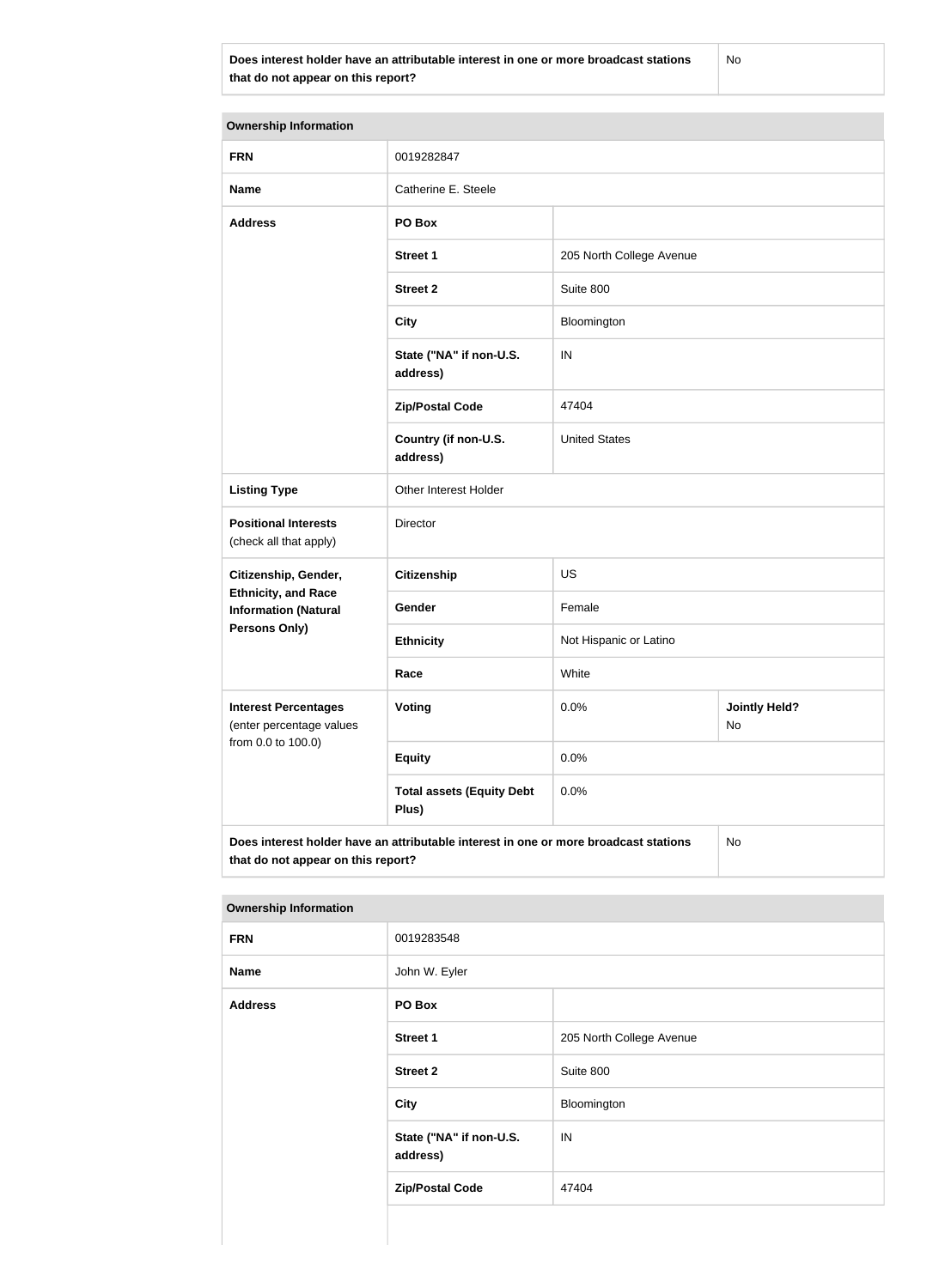|                                                                                                    | Country (if non-U.S.<br>address)          | <b>United States</b>   |                                   |
|----------------------------------------------------------------------------------------------------|-------------------------------------------|------------------------|-----------------------------------|
| <b>Listing Type</b>                                                                                | <b>Other Interest Holder</b>              |                        |                                   |
| <b>Positional Interests</b><br>(check all that apply)                                              | <b>Director</b>                           |                        |                                   |
| Citizenship, Gender,<br><b>Ethnicity, and Race</b><br><b>Information (Natural</b><br>Persons Only) | <b>Citizenship</b>                        | <b>US</b>              |                                   |
|                                                                                                    | Gender                                    | Male                   |                                   |
|                                                                                                    | <b>Ethnicity</b>                          | Not Hispanic or Latino |                                   |
|                                                                                                    | Race                                      | White                  |                                   |
| <b>Interest Percentages</b><br>(enter percentage values                                            | <b>Voting</b>                             | 0.0%                   | <b>Jointly Held?</b><br><b>No</b> |
| from 0.0 to 100.0)                                                                                 | <b>Equity</b>                             | 0.0%                   |                                   |
|                                                                                                    | <b>Total assets (Equity Debt</b><br>Plus) | 0.0%                   |                                   |
| Does interest holder have an attributable interest in one or more broadcast stations               |                                           |                        | <b>No</b>                         |

| <b>FRN</b>                                                | 0011598059                                |                          |                            |
|-----------------------------------------------------------|-------------------------------------------|--------------------------|----------------------------|
| <b>Name</b>                                               | Thomas F. Olson                           |                          |                            |
| <b>Address</b>                                            | PO Box                                    |                          |                            |
|                                                           | Street 1                                  | 205 North College Avenue |                            |
|                                                           | <b>Street 2</b>                           | Suite 800                |                            |
|                                                           | <b>City</b>                               | Bloomington              |                            |
|                                                           | State ("NA" if non-U.S.<br>address)       | IN                       |                            |
|                                                           | <b>Zip/Postal Code</b>                    | 47404                    |                            |
|                                                           | Country (if non-U.S.<br>address)          | <b>United States</b>     |                            |
| <b>Listing Type</b>                                       | Other Interest Holder                     |                          |                            |
| <b>Positional Interests</b><br>(check all that apply)     | <b>Director</b>                           |                          |                            |
| Citizenship, Gender,                                      | <b>Citizenship</b>                        | US                       |                            |
| <b>Ethnicity, and Race</b><br><b>Information (Natural</b> | Gender                                    | Male                     |                            |
| <b>Persons Only)</b>                                      | <b>Ethnicity</b>                          | Not Hispanic or Latino   |                            |
|                                                           | Race                                      | White                    |                            |
| <b>Interest Percentages</b><br>(enter percentage values   | <b>Voting</b>                             | 0.0%                     | <b>Jointly Held?</b><br>No |
| from 0.0 to 100.0)                                        | <b>Equity</b>                             | 0.0%                     |                            |
|                                                           | <b>Total assets (Equity Debt</b><br>Plus) | 0.0%                     |                            |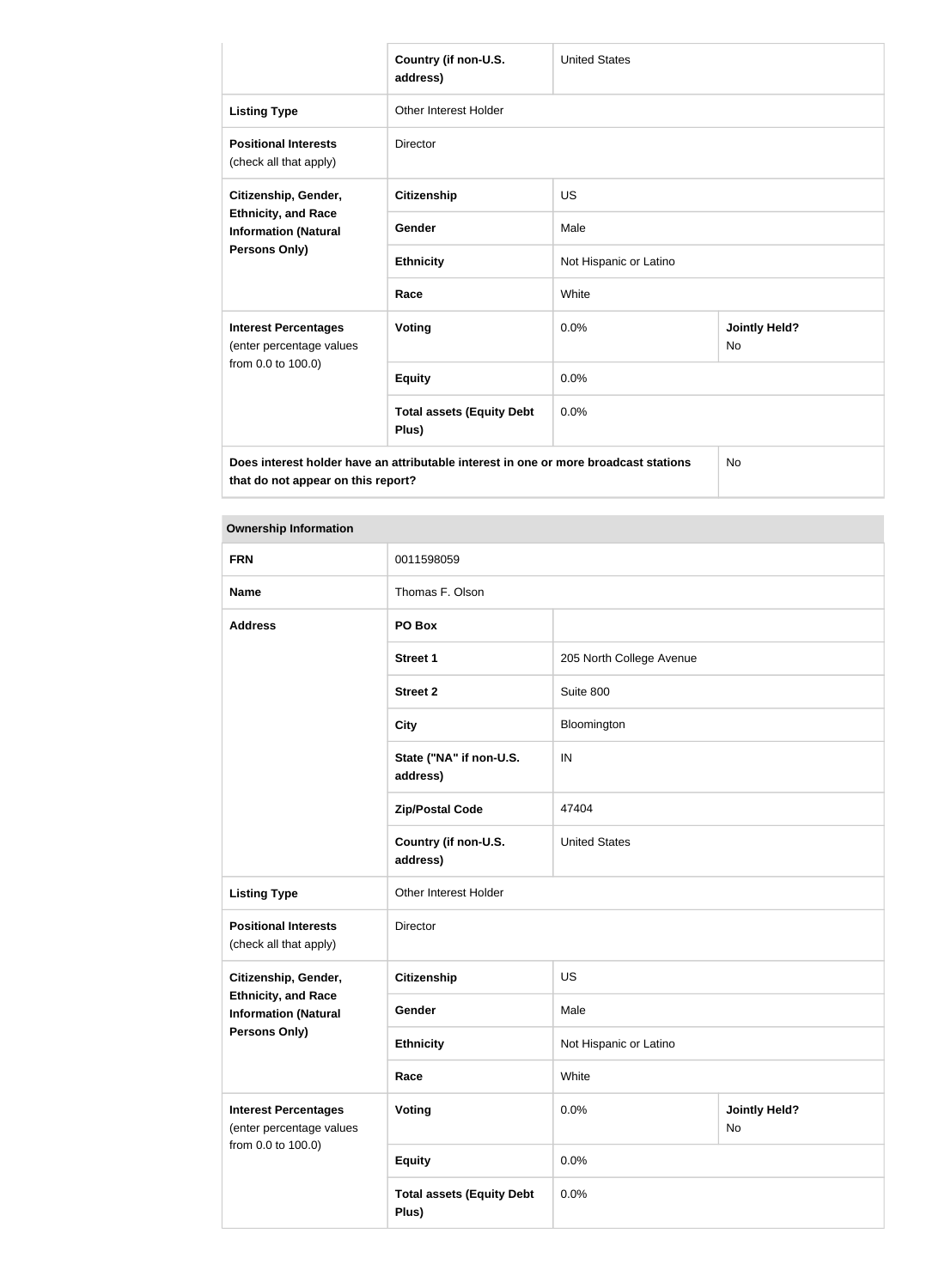No

| <b>Ownership Information</b>                                                               |                                           |                          |                            |
|--------------------------------------------------------------------------------------------|-------------------------------------------|--------------------------|----------------------------|
| <b>FRN</b>                                                                                 | 0025045915                                |                          |                            |
| <b>Name</b>                                                                                | <b>Christopher Adams</b>                  |                          |                            |
| <b>Address</b>                                                                             | PO Box                                    |                          |                            |
|                                                                                            | <b>Street 1</b>                           | 205 North College Avenue |                            |
|                                                                                            | <b>Street 2</b>                           | Suite 800                |                            |
|                                                                                            | <b>City</b>                               | Bloomington              |                            |
|                                                                                            | State ("NA" if non-U.S.<br>address)       | IN                       |                            |
|                                                                                            | <b>Zip/Postal Code</b>                    | 47404                    |                            |
|                                                                                            | Country (if non-U.S.<br>address)          | <b>United States</b>     |                            |
| <b>Listing Type</b>                                                                        | Other Interest Holder                     |                          |                            |
| <b>Positional Interests</b><br>(check all that apply)                                      | Officer, Stockholder                      |                          |                            |
| Citizenship, Gender,                                                                       | <b>Citizenship</b>                        | <b>US</b>                |                            |
| <b>Ethnicity, and Race</b><br><b>Information (Natural</b>                                  | Gender                                    | Male                     |                            |
| Persons Only)                                                                              | <b>Ethnicity</b>                          | Not Hispanic or Latino   |                            |
|                                                                                            | Race                                      | White                    |                            |
| <b>Interest Percentages</b><br>(enter percentage values                                    | <b>Voting</b>                             | 0.1%                     | <b>Jointly Held?</b><br>No |
| from 0.0 to 100.0)                                                                         | <b>Equity</b>                             | 0.0%                     |                            |
|                                                                                            | <b>Total assets (Equity Debt</b><br>Plus) | 0.1%                     |                            |
| Does interest holder have an attributable interest in one or more broadcast stations<br>No |                                           |                          |                            |

**Ownership Information**

| the contract of the contract of the contract of the contract of the contract of the contract of the contract of |                                       |                          |  |
|-----------------------------------------------------------------------------------------------------------------|---------------------------------------|--------------------------|--|
| <b>FRN</b>                                                                                                      | 0029000577                            |                          |  |
| <b>Entity Name</b>                                                                                              | ST Stock Trust Dated October 23, 2019 |                          |  |
| <b>Address</b>                                                                                                  | PO Box                                |                          |  |
|                                                                                                                 | Street 1                              | 205 North College Avenue |  |
|                                                                                                                 | <b>Street 2</b>                       |                          |  |
|                                                                                                                 | <b>City</b>                           | Bloomington              |  |
|                                                                                                                 | State ("NA" if non-U.S.<br>address)   | IN                       |  |
|                                                                                                                 | <b>Zip/Postal Code</b>                | 47404                    |  |
|                                                                                                                 |                                       |                          |  |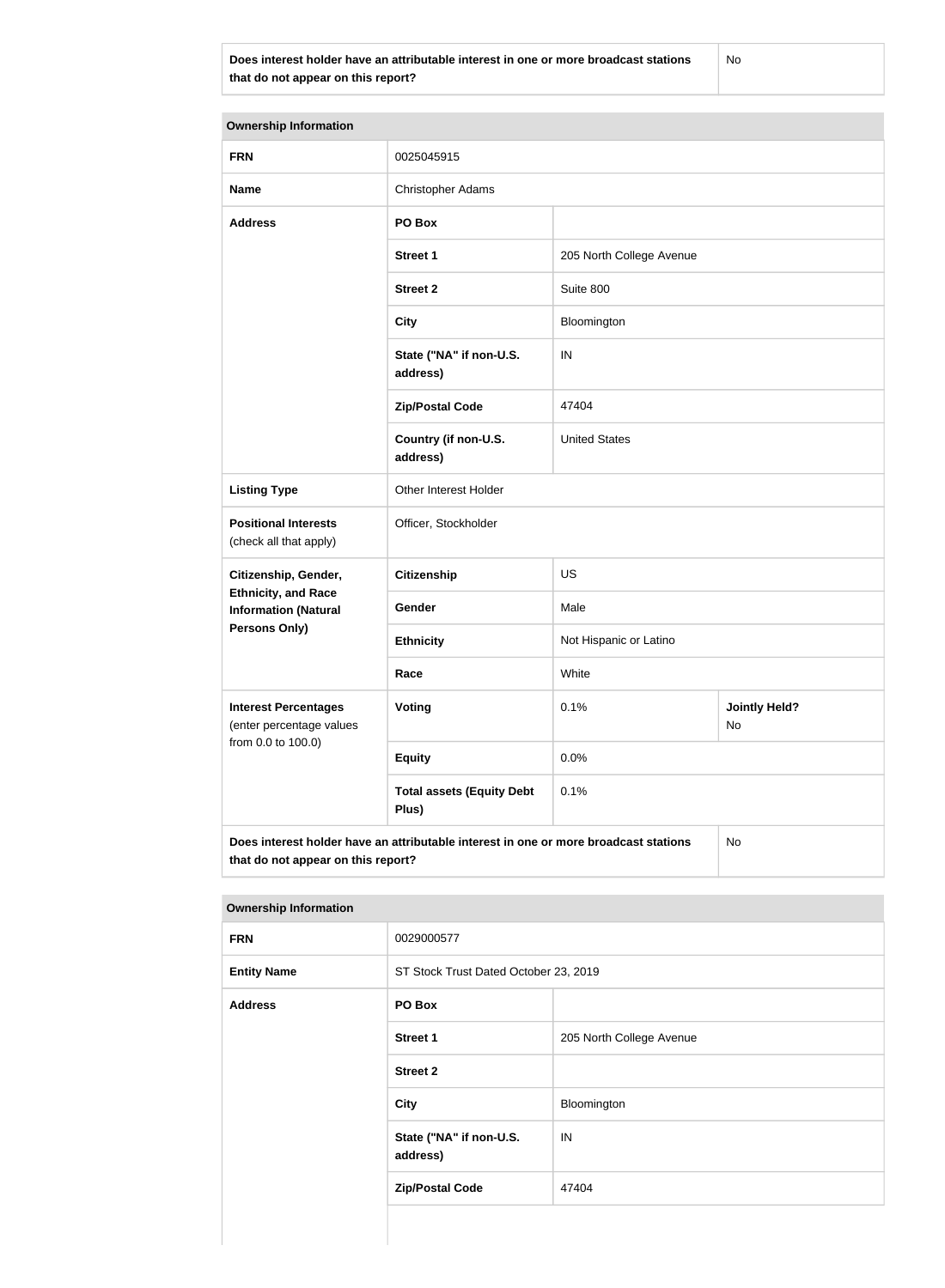|                                                                                                                            | Country (if non-U.S.<br>address)                        | <b>United States</b> |                            |
|----------------------------------------------------------------------------------------------------------------------------|---------------------------------------------------------|----------------------|----------------------------|
| <b>Listing Type</b>                                                                                                        | Other Interest Holder                                   |                      |                            |
| <b>Positional Interests</b><br>(check all that apply)                                                                      | Other - Trust                                           |                      |                            |
| <b>Tribal Nation or Tribal</b><br><b>Entity</b>                                                                            | Interest holder is not a Tribal nation or Tribal entity |                      |                            |
| <b>Interest Percentages</b><br>(enter percentage values<br>from 0.0 to 100.0)                                              | <b>Voting</b>                                           | 61.0%                | <b>Jointly Held?</b><br>No |
|                                                                                                                            | <b>Equity</b>                                           | 0.0%                 |                            |
|                                                                                                                            | <b>Total assets (Equity Debt</b><br>Plus)               | 61.0%                |                            |
| Does interest holder have an attributable interest in one or more broadcast stations<br>that do not appear on this report? |                                                         |                      | No.                        |

| <b>Ownership Information</b>                                                  |                                                                                      |                        |                            |
|-------------------------------------------------------------------------------|--------------------------------------------------------------------------------------|------------------------|----------------------------|
| <b>FRN</b>                                                                    | 9990137177                                                                           |                        |                            |
| <b>Name</b>                                                                   | <b>Bradley Holtz</b>                                                                 |                        |                            |
| <b>Address</b>                                                                | PO Box                                                                               |                        |                            |
|                                                                               | <b>Street 1</b>                                                                      | 407 N. Fulton          |                            |
|                                                                               | <b>Street 2</b>                                                                      | Suite 92               |                            |
|                                                                               | <b>City</b>                                                                          | Indianapolis           |                            |
|                                                                               | State ("NA" if non-U.S.<br>address)                                                  | IN                     |                            |
|                                                                               | <b>Zip/Postal Code</b>                                                               | 46202                  |                            |
|                                                                               | Country (if non-U.S.<br>address)                                                     | <b>United States</b>   |                            |
| <b>Listing Type</b>                                                           | Other Interest Holder                                                                |                        |                            |
| <b>Positional Interests</b><br>(check all that apply)                         | Officer                                                                              |                        |                            |
| Citizenship, Gender,                                                          | <b>Citizenship</b>                                                                   | <b>US</b>              |                            |
| <b>Ethnicity, and Race</b><br><b>Information (Natural</b>                     | Gender                                                                               | Male                   |                            |
| <b>Persons Only)</b>                                                          | <b>Ethnicity</b>                                                                     | Not Hispanic or Latino |                            |
|                                                                               | Race                                                                                 | White                  |                            |
| <b>Interest Percentages</b><br>(enter percentage values<br>from 0.0 to 100.0) | Voting                                                                               | 0.0%                   | <b>Jointly Held?</b><br>No |
|                                                                               | <b>Equity</b>                                                                        | 0.0%                   |                            |
|                                                                               | <b>Total assets (Equity Debt</b><br>Plus)                                            | 0.0%                   |                            |
|                                                                               | Does interest holder have an attributable interest in one or more broadcast stations |                        | No                         |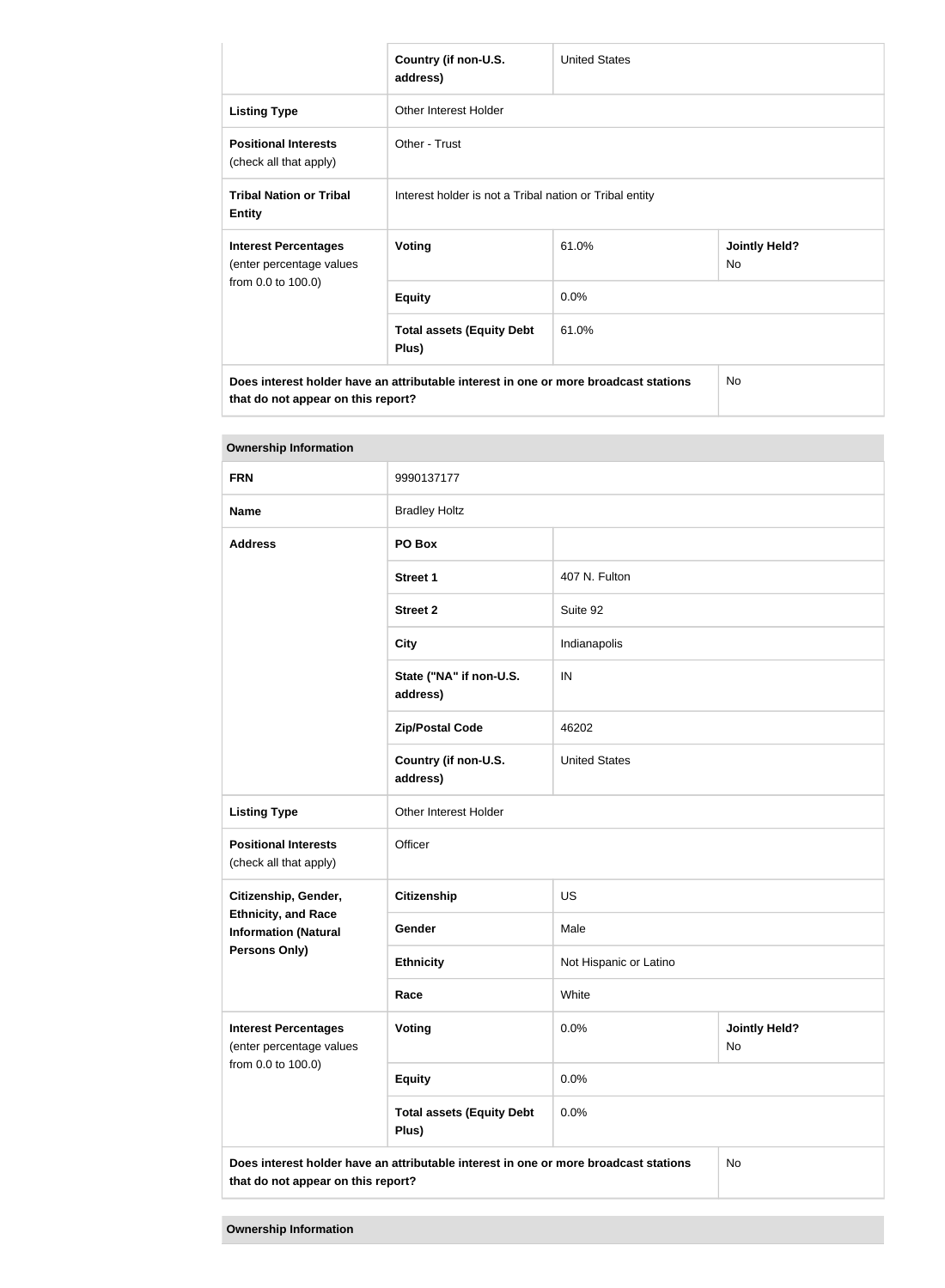| <b>FRN</b>                                                                    | 9990137178                                                                           |                        |                            |
|-------------------------------------------------------------------------------|--------------------------------------------------------------------------------------|------------------------|----------------------------|
| <b>Name</b>                                                                   | Pamela Teague                                                                        |                        |                            |
| <b>Address</b>                                                                | PO Box                                                                               |                        |                            |
|                                                                               | <b>Street 1</b>                                                                      | 900 Whitehall Road     |                            |
|                                                                               | <b>Street 2</b>                                                                      |                        |                            |
|                                                                               | <b>City</b>                                                                          | Chattanooga            |                            |
|                                                                               | State ("NA" if non-U.S.<br>address)                                                  | <b>TN</b>              |                            |
|                                                                               | <b>Zip/Postal Code</b>                                                               | 37405                  |                            |
|                                                                               | Country (if non-U.S.<br>address)                                                     | <b>United States</b>   |                            |
| <b>Listing Type</b>                                                           | Other Interest Holder                                                                |                        |                            |
| <b>Positional Interests</b><br>(check all that apply)                         | Officer                                                                              |                        |                            |
| Citizenship, Gender,                                                          | <b>Citizenship</b>                                                                   | <b>US</b>              |                            |
| <b>Ethnicity, and Race</b><br><b>Information (Natural</b>                     | Gender                                                                               | Female                 |                            |
| <b>Persons Only)</b>                                                          | <b>Ethnicity</b>                                                                     | Not Hispanic or Latino |                            |
|                                                                               | Race                                                                                 | White                  |                            |
| <b>Interest Percentages</b><br>(enter percentage values<br>from 0.0 to 100.0) | <b>Voting</b>                                                                        | 0.1%                   | <b>Jointly Held?</b><br>No |
|                                                                               | <b>Equity</b>                                                                        | 0.0%                   |                            |
|                                                                               | <b>Total assets (Equity Debt</b><br>Plus)                                            | 0.3%                   |                            |
| that do not appear on this report?                                            | Does interest holder have an attributable interest in one or more broadcast stations |                        | No                         |

| <b>Ownership Information</b> |
|------------------------------|

| <b>FRN</b>                                            | 0031630098                          |                       |  |
|-------------------------------------------------------|-------------------------------------|-----------------------|--|
| <b>Name</b>                                           | Anthony P. Dibley                   |                       |  |
| <b>Address</b>                                        | PO Box                              |                       |  |
|                                                       | Street 1                            | 205 N. College Avenue |  |
|                                                       | <b>Street 2</b>                     | Suite 800             |  |
|                                                       | <b>City</b>                         | Bloomington           |  |
|                                                       | State ("NA" if non-U.S.<br>address) | IN                    |  |
|                                                       | <b>Zip/Postal Code</b>              | 47404                 |  |
|                                                       | Country (if non-U.S.<br>address)    | <b>United States</b>  |  |
| <b>Listing Type</b>                                   | Other Interest Holder               |                       |  |
| <b>Positional Interests</b><br>(check all that apply) | Director                            |                       |  |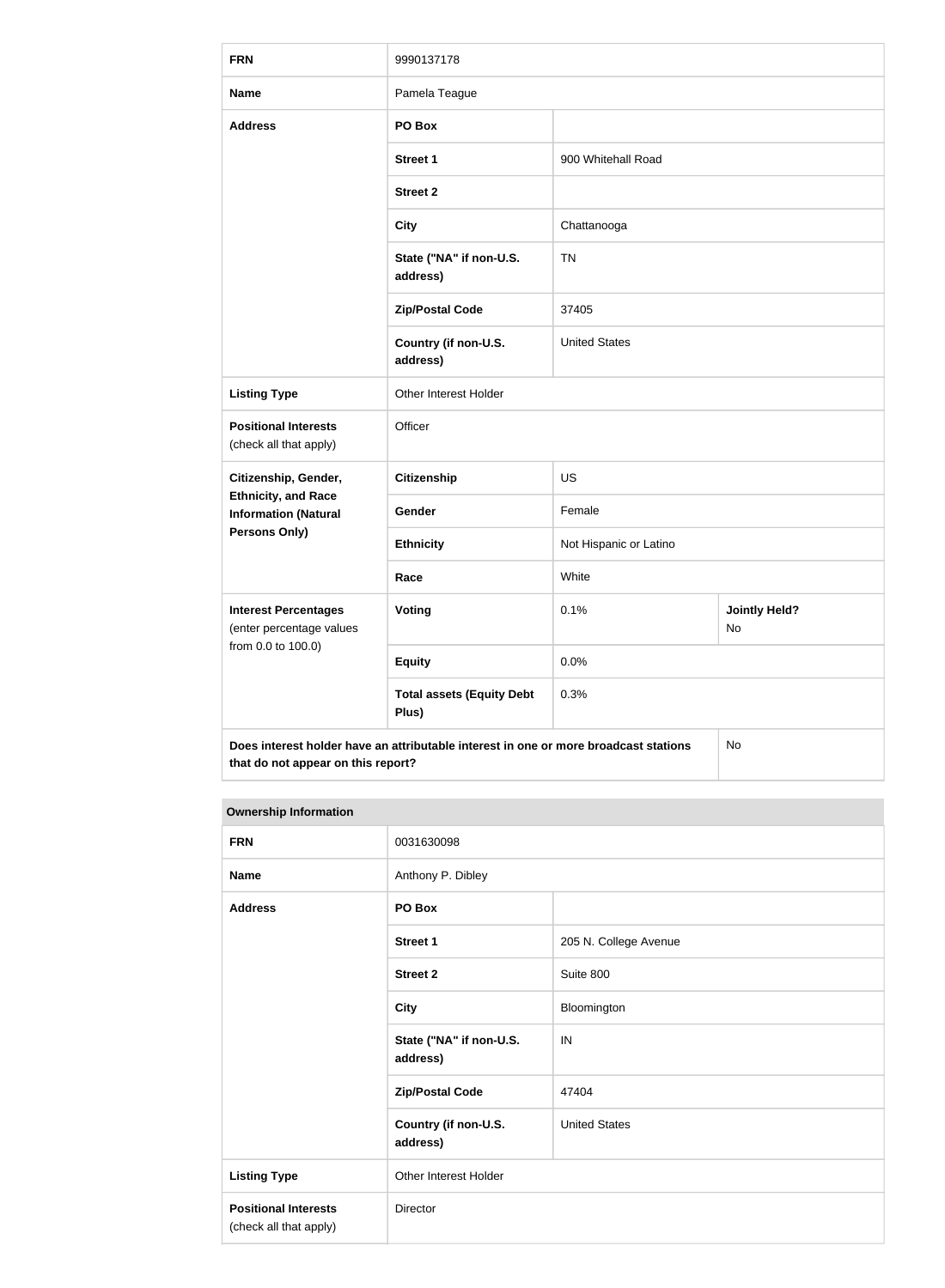| Citizenship, Gender,<br><b>Ethnicity, and Race</b><br><b>Information (Natural</b><br>Persons Only)                         | <b>Citizenship</b>                        | US.                    |                                   |
|----------------------------------------------------------------------------------------------------------------------------|-------------------------------------------|------------------------|-----------------------------------|
|                                                                                                                            | Gender                                    | Male                   |                                   |
|                                                                                                                            | <b>Ethnicity</b>                          | Not Hispanic or Latino |                                   |
|                                                                                                                            | Race                                      | White                  |                                   |
| <b>Interest Percentages</b><br>(enter percentage values                                                                    | Voting                                    | $0.0\%$                | <b>Jointly Held?</b><br><b>No</b> |
| from 0.0 to 100.0)                                                                                                         | <b>Equity</b>                             | 0.0%                   |                                   |
|                                                                                                                            | <b>Total assets (Equity Debt</b><br>Plus) | 0.0%                   |                                   |
| Does interest holder have an attributable interest in one or more broadcast stations<br>that do not appear on this report? |                                           |                        | <b>No</b>                         |

| <b>Ownership Information</b>                                                  |                                                                                      |                                    |    |  |
|-------------------------------------------------------------------------------|--------------------------------------------------------------------------------------|------------------------------------|----|--|
| <b>FRN</b>                                                                    | 0031626880                                                                           |                                    |    |  |
| <b>Name</b>                                                                   | Stephen Dawson                                                                       |                                    |    |  |
| <b>Address</b>                                                                | PO Box                                                                               |                                    |    |  |
|                                                                               | <b>Street 1</b>                                                                      | 205 N. College Avenue              |    |  |
|                                                                               | <b>Street 2</b>                                                                      | Suite 800                          |    |  |
|                                                                               | <b>City</b>                                                                          | Bloomington                        |    |  |
|                                                                               | State ("NA" if non-U.S.<br>address)                                                  | IN                                 |    |  |
|                                                                               | <b>Zip/Postal Code</b>                                                               | 47404                              |    |  |
|                                                                               | Country (if non-U.S.<br>address)                                                     | <b>United States</b>               |    |  |
| <b>Listing Type</b>                                                           | Other Interest Holder                                                                |                                    |    |  |
| <b>Positional Interests</b><br>(check all that apply)                         | <b>Director</b>                                                                      |                                    |    |  |
| Citizenship, Gender,                                                          | <b>Citizenship</b>                                                                   | <b>US</b>                          |    |  |
| <b>Ethnicity, and Race</b><br><b>Information (Natural</b>                     | Gender                                                                               | Male                               |    |  |
| Persons Only)                                                                 | <b>Ethnicity</b>                                                                     | Not Hispanic or Latino             |    |  |
|                                                                               | Race                                                                                 | White                              |    |  |
| <b>Interest Percentages</b><br>(enter percentage values<br>from 0.0 to 100.0) | Voting                                                                               | 0.0%<br><b>Jointly Held?</b><br>No |    |  |
|                                                                               | <b>Equity</b>                                                                        | 0.0%                               |    |  |
|                                                                               | <b>Total assets (Equity Debt</b><br>Plus)                                            | 0.0%                               |    |  |
| that do not appear on this report?                                            | Does interest holder have an attributable interest in one or more broadcast stations |                                    | No |  |

| <b>FRN</b><br>K<br>יר |
|-----------------------|
|-----------------------|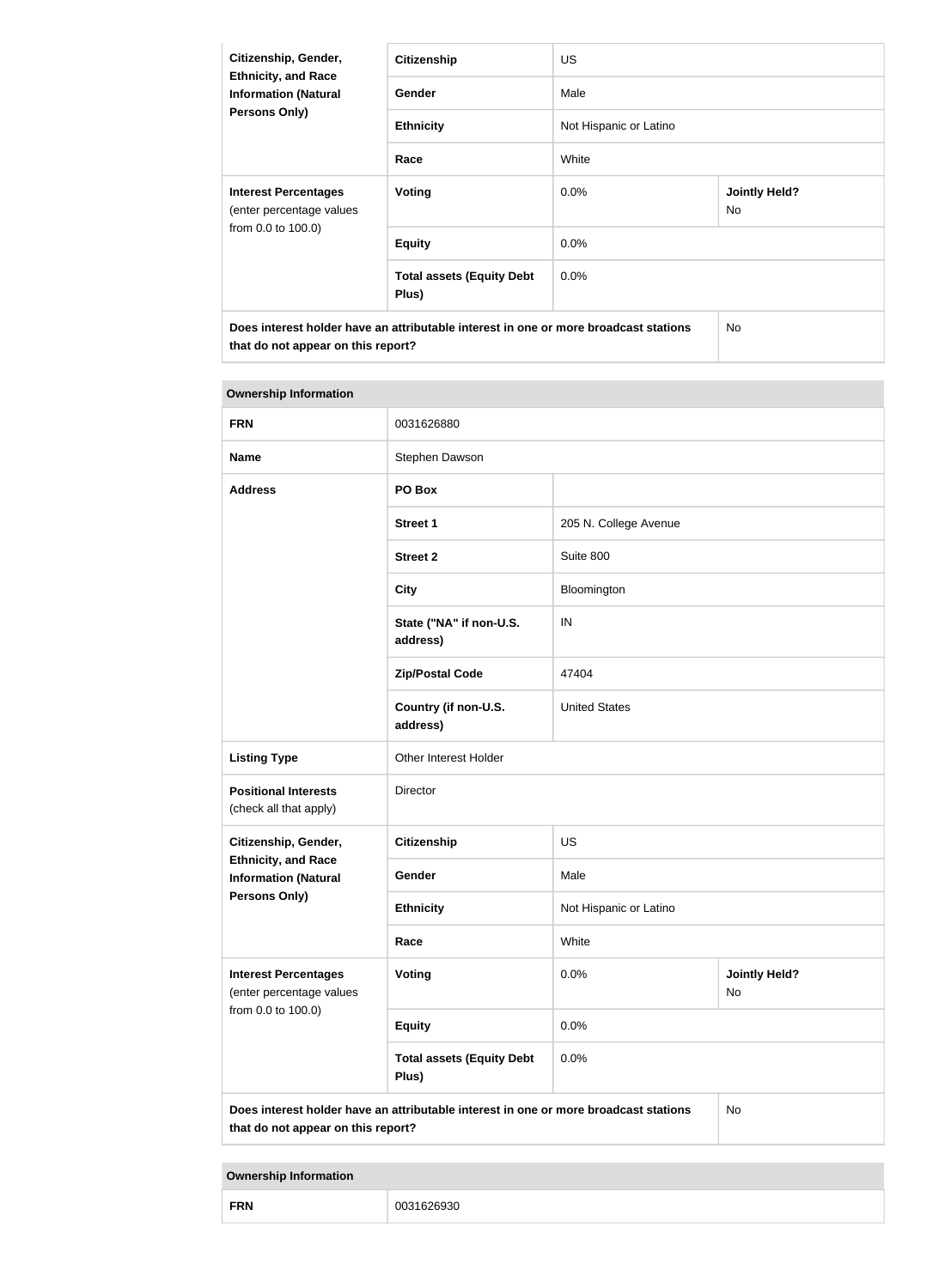| <b>Name</b>                                               | Michael Kendall                                                                      |                        |                            |
|-----------------------------------------------------------|--------------------------------------------------------------------------------------|------------------------|----------------------------|
| <b>Address</b>                                            | PO Box                                                                               |                        |                            |
|                                                           | <b>Street 1</b>                                                                      | 205 N. College Avenue  |                            |
|                                                           | <b>Street 2</b>                                                                      | Suite 800              |                            |
|                                                           | <b>City</b>                                                                          | Bloomington            |                            |
|                                                           | State ("NA" if non-U.S.<br>address)                                                  | IN                     |                            |
|                                                           | <b>Zip/Postal Code</b>                                                               | 47404                  |                            |
|                                                           | Country (if non-U.S.<br>address)                                                     | <b>United States</b>   |                            |
| <b>Listing Type</b>                                       | Other Interest Holder                                                                |                        |                            |
| <b>Positional Interests</b><br>(check all that apply)     | Director                                                                             |                        |                            |
| Citizenship, Gender,                                      | <b>Citizenship</b>                                                                   | <b>US</b>              |                            |
| <b>Ethnicity, and Race</b><br><b>Information (Natural</b> | Gender                                                                               | Male                   |                            |
| <b>Persons Only)</b>                                      | <b>Ethnicity</b>                                                                     | Not Hispanic or Latino |                            |
|                                                           | Race                                                                                 | White                  |                            |
| <b>Interest Percentages</b><br>(enter percentage values   | <b>Voting</b>                                                                        | 0.0%                   | <b>Jointly Held?</b><br>No |
| from 0.0 to 100.0)                                        | <b>Equity</b>                                                                        | 0.0%                   |                            |
|                                                           | <b>Total assets (Equity Debt</b><br>Plus)                                            | 0.0%                   |                            |
| that do not appear on this report?                        | Does interest holder have an attributable interest in one or more broadcast stations |                        | No                         |

| <b>FRN</b>                                            | 0031631195                          |                      |  |
|-------------------------------------------------------|-------------------------------------|----------------------|--|
| <b>Name</b>                                           | Andrew P. Perini                    |                      |  |
| <b>Address</b>                                        | PO Box                              |                      |  |
|                                                       | <b>Street 1</b>                     | 4925 Energy Way      |  |
|                                                       | <b>Street 2</b>                     |                      |  |
|                                                       | <b>City</b>                         | Reno                 |  |
|                                                       | State ("NA" if non-U.S.<br>address) | <b>NV</b>            |  |
|                                                       | <b>Zip/Postal Code</b>              | 89502                |  |
|                                                       | Country (if non-U.S.<br>address)    | <b>United States</b> |  |
| <b>Listing Type</b>                                   | Other Interest Holder               |                      |  |
| <b>Positional Interests</b><br>(check all that apply) | Officer                             |                      |  |
| Citizenship, Gender,                                  | <b>Citizenship</b>                  | US                   |  |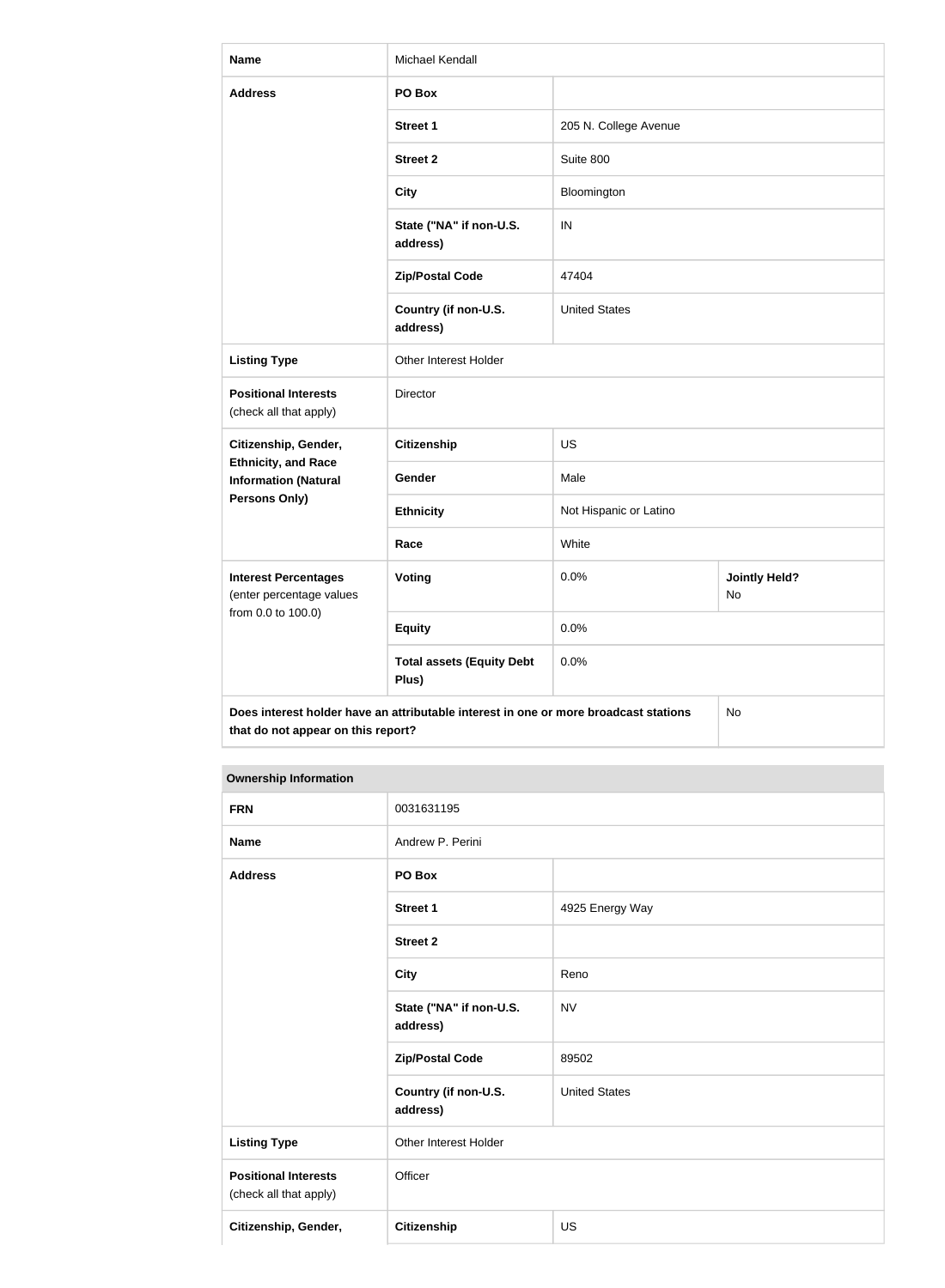| <b>Ethnicity, and Race</b><br><b>Information (Natural</b><br><b>Persons Only)</b>                                          | <b>Gender</b>                             | Male                   |                             |
|----------------------------------------------------------------------------------------------------------------------------|-------------------------------------------|------------------------|-----------------------------|
|                                                                                                                            | <b>Ethnicity</b>                          | Not Hispanic or Latino |                             |
|                                                                                                                            | Race                                      | White                  |                             |
| <b>Interest Percentages</b><br>(enter percentage values<br>from 0.0 to 100.0)                                              | Voting                                    | $0.0\%$                | <b>Jointly Held?</b><br>No. |
|                                                                                                                            | <b>Equity</b>                             | 0.0%                   |                             |
|                                                                                                                            | <b>Total assets (Equity Debt</b><br>Plus) | $0.0\%$                |                             |
| Does interest holder have an attributable interest in one or more broadcast stations<br>that do not appear on this report? |                                           | No.                    |                             |

| (b) Respondent certifies that any interests, including equity, financial, or voting | Yes |
|-------------------------------------------------------------------------------------|-----|
| interests, not reported in this filing are non-attributable.                        |     |
| If "No." submit as an exhibit an explanation.                                       |     |

| (c) Does the Respondent or any reported interest holder<br>hold an attributable interest in any newspaper entities in<br>the same market as any station for which this report is<br>filed, as defined in 47 C.F.R. Section 73.3555?                                                                                                                                                                                                                                                                                                                                                                                                              | No. |
|--------------------------------------------------------------------------------------------------------------------------------------------------------------------------------------------------------------------------------------------------------------------------------------------------------------------------------------------------------------------------------------------------------------------------------------------------------------------------------------------------------------------------------------------------------------------------------------------------------------------------------------------------|-----|
| If "Yes," provide information describing the interest(s), using<br>EITHER the subform OR the spreadsheet option below.<br>Respondents with a large number (50 or more) of entries to<br>submit should use the spreadsheet option.                                                                                                                                                                                                                                                                                                                                                                                                                |     |
| NOTE: Spreadsheets must be submitted in a special XML<br>Spreadsheet format with the appropriate structure that is<br>specified in the documentation. For instructions on how to<br>use the spreadsheet option to complete this question<br>(including templates to start with), please Click Here.                                                                                                                                                                                                                                                                                                                                              |     |
| If using the subform, leave the percentage of total assets<br>(Equity Debt Plus) field blank for an interest holder unless<br>that interest holder has an attributable interest in the<br>newspaper entity solely on the basis of the Commission's<br>Equity Debt Plus attribution standard, 47 C.F.R. Section<br>73.3555, Note 2(i). If using an XML Spreadsheet, enter "NA"<br>into the percentage of total assets (Equity Debt Plus) field<br>for an interest holder unless that interest holder has an<br>attributable interest in the newspaper entity solely on the<br>basis of the Commission's Equity Debt Plus attribution<br>standard. |     |
| The Respondent must provide an FCC Registration Number<br>for each interest holder reported in response to this<br>question. Please see the Instructions for detailed information<br>and guidance concerning this requirement.                                                                                                                                                                                                                                                                                                                                                                                                                   |     |

**(d) Are any of the individuals listed as an attributable interest holder in the Respondent married to each other or related to each other as parentchild or as siblings?** Yes

If "Yes," provide the following information for each such the relationship.

**Family Relationships**